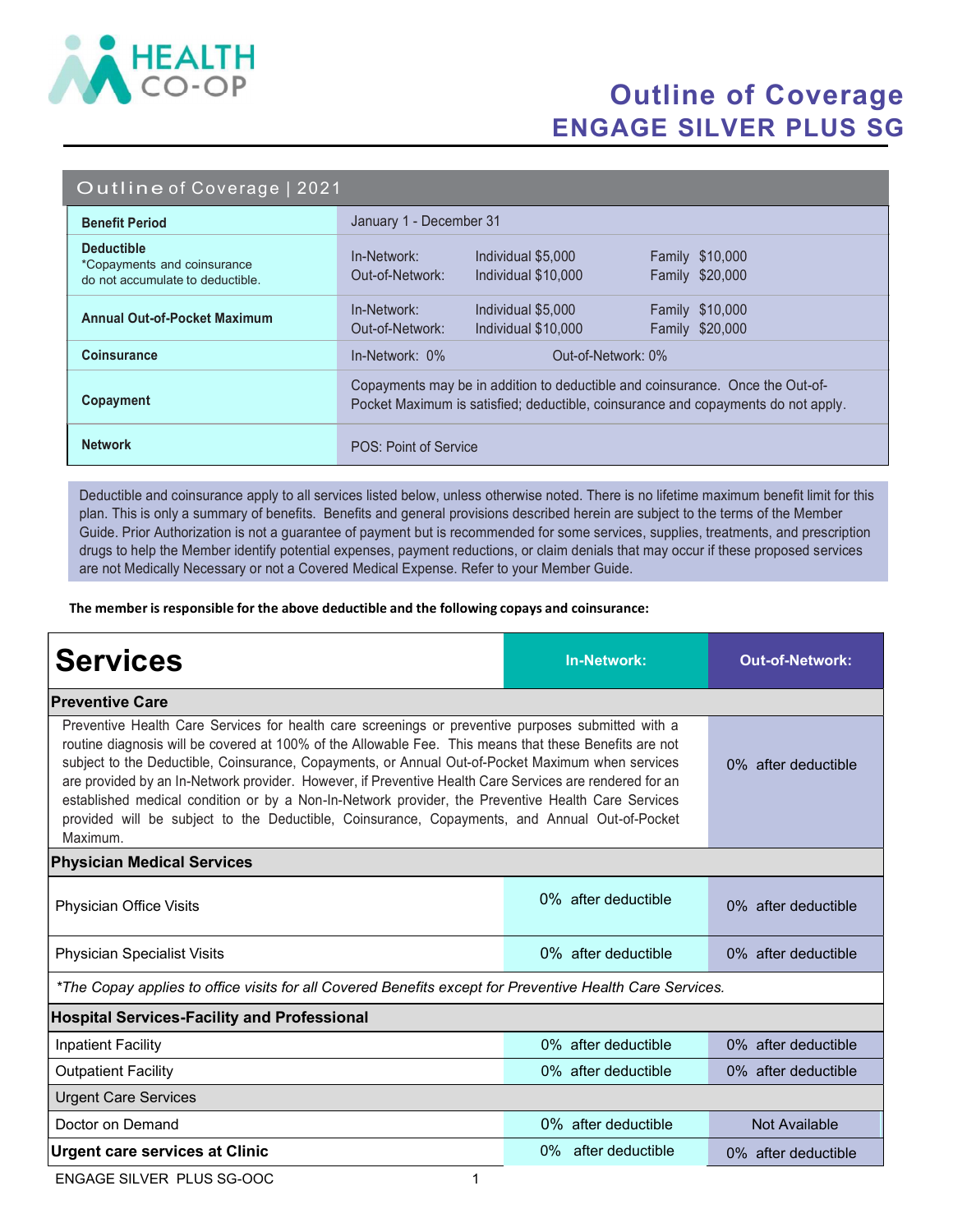| <b>Services</b>                                                                                                                                                                                                                 | <b>In-Network:</b>                                                            | <b>Out-of-Network:</b> |  |  |  |
|---------------------------------------------------------------------------------------------------------------------------------------------------------------------------------------------------------------------------------|-------------------------------------------------------------------------------|------------------------|--|--|--|
| <b>Emergency Room Services</b>                                                                                                                                                                                                  |                                                                               |                        |  |  |  |
| Emergency room visits                                                                                                                                                                                                           | 0% after deductible                                                           | 0% after deductible    |  |  |  |
| <b>Prescription Drugs Benefit</b>                                                                                                                                                                                               |                                                                               |                        |  |  |  |
| <b>Retail Pharmacy Benefit (30-day supply)</b>                                                                                                                                                                                  |                                                                               |                        |  |  |  |
| Preferred Generic Drugs (Tier 1)                                                                                                                                                                                                | 0% after deductible                                                           | 0% after deductible    |  |  |  |
| Non-Preferred Generic & Preferred Brand Drugs (Tier 2)                                                                                                                                                                          | 0% after deductible                                                           | 0% after deductible    |  |  |  |
| Non-Preferred Brand Drugs (Tier 3)                                                                                                                                                                                              | 0% after deductible                                                           | 0% after deductible    |  |  |  |
| Specialty Drugs (Tier 4)                                                                                                                                                                                                        | 0% after deductible                                                           | 0% after deductible    |  |  |  |
| If you choose a higher Tier drug when a lower Tier drug is available, you must pay an ancillary charge in addition to the<br>deductible and/or coinsurance, as applicable.                                                      |                                                                               |                        |  |  |  |
| Mail Order Maintenance (90-day supply)                                                                                                                                                                                          |                                                                               |                        |  |  |  |
| Preferred Generic Drugs (Tier 1)                                                                                                                                                                                                | 0% after deductible                                                           | 0% after deductible    |  |  |  |
| Non-Preferred Generic & Preferred Brand Drugs (Tier 2)                                                                                                                                                                          | 0% after deductible                                                           | 0% after deductible    |  |  |  |
| Non-Preferred Brand Drugs (Tier 3)                                                                                                                                                                                              | 0% after deductible                                                           | 0% after deductible    |  |  |  |
| Specialty Drugs (Tier 4)<br>(31 Day Supply Only)                                                                                                                                                                                | Not Available                                                                 | <b>Not Available</b>   |  |  |  |
| If you choose a higher Tier drug when a lower Tier drug is available, you must pay an ancillary charge in addition to the<br>deductible and/or coinsurance, as applicable.<br><b>Mental Health/Chemical Dependency Services</b> |                                                                               |                        |  |  |  |
| Inpatient/other Outpatient Facility Services                                                                                                                                                                                    | 0% after deductible                                                           | 0% after deductible    |  |  |  |
| <b>Office Visit</b>                                                                                                                                                                                                             | 0% after deductible                                                           | 0% after deductible    |  |  |  |
| Other Covered Services (This is not a complete list. Check your policy or plan document for other covered services<br>and your costs for these services.)                                                                       |                                                                               |                        |  |  |  |
| <b>Centers of Excellence (When approved by MOUNTAIN</b><br><b>HEALTH CO-OP)</b>                                                                                                                                                 | 0% after deductible                                                           | Not available          |  |  |  |
| Chiropractic Care-Maximum Number of Office Visits per Calendar<br>Year - 20 visits                                                                                                                                              | 0% after deductible                                                           | 0% after deductible    |  |  |  |
| <b>Convalescent Home Services</b><br>Maximum Number of Days per Calendar Year-60 days                                                                                                                                           | 0% after deductible                                                           | 0% after deductible    |  |  |  |
| Durable Medical Equipment<br>Rental (up to the purchase price), Purchase and Repair and<br>Replacement of Durable Medical Equipment.                                                                                            | 0% after deductible                                                           | 0% after deductible    |  |  |  |
| <b>Laboratory Services</b>                                                                                                                                                                                                      | 0% after deductible                                                           | 0% after deductible    |  |  |  |
| <b>Transplant Services</b>                                                                                                                                                                                                      | 0% after deductible                                                           | 0% after deductible    |  |  |  |
| Dental Exam, Cleaning, Fluoride                                                                                                                                                                                                 | \$100 reimbursement to apply to exam, cleaning and<br>fluoride once per year. |                        |  |  |  |
| <b>Vision Exam</b>                                                                                                                                                                                                              | \$60 reimbursement to apply to one routine exam per year.                     |                        |  |  |  |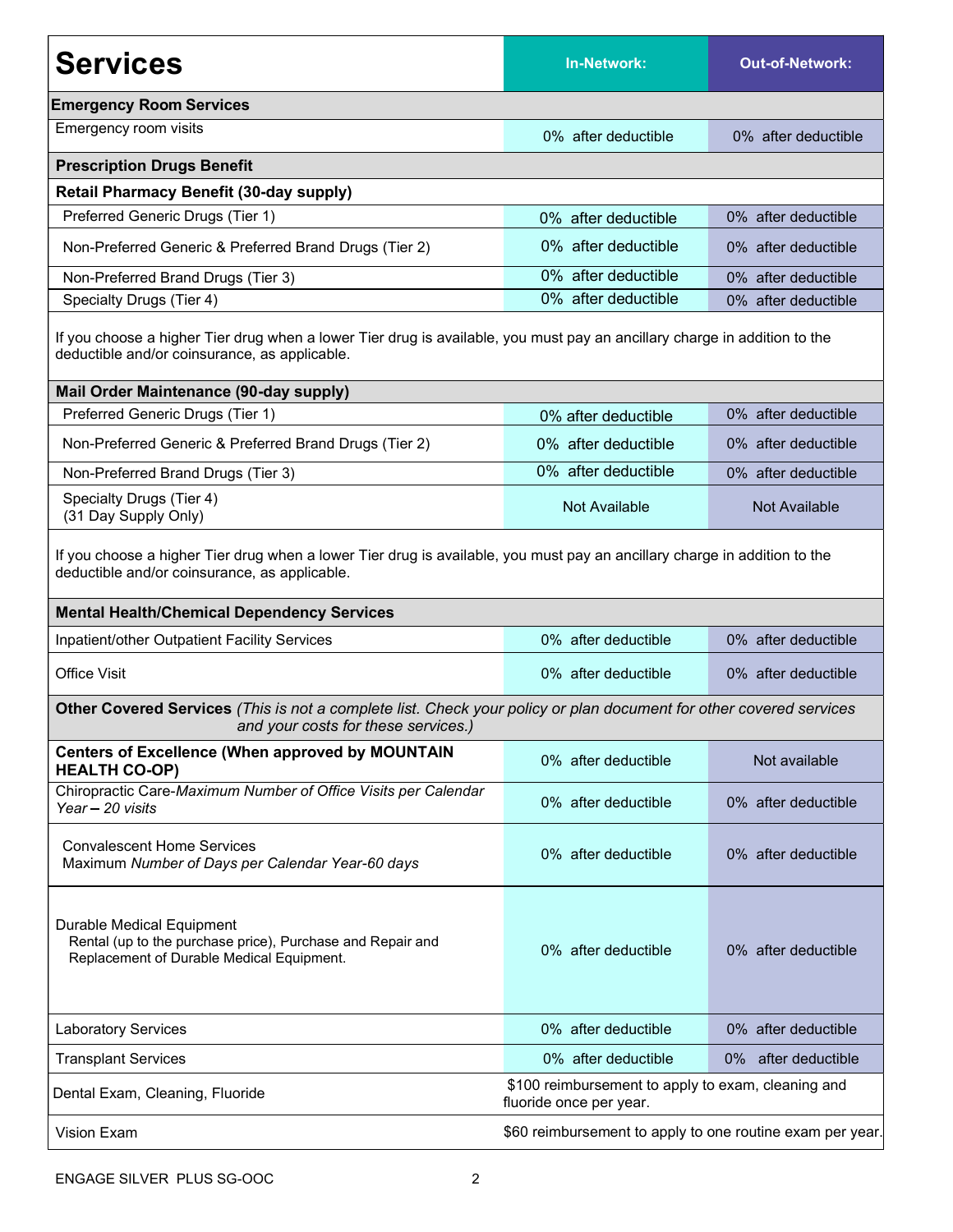This is a brief summary of benefits. Refer to your complete policy document for additional information or a further explanation of benefits, limitations, and exclusions.

# Additional Information

#### What is the annual deductible?

Your plan's deductible is the fixed dollar amount of Covered Medical Expenses that you must incur for certain Covered Benefits before MOUNTAIN HEALTH CO-OPbegins paying benefits for them. The Deductible must be satisfied each Calendar Year by each Covered Person, except as provided under "Family Deductible Limit" provision. The Deductible is shown in the Schedule of Benefits. Only the Allowable Fee for Covered Medical Expenses is applied to the Deductible. The following do not apply towards satisfaction of the Deductible: (1) services, treatments or supplies that are not covered under this Policy; and (2) amounts billed by Out-of-Network Providers, which include the Out-of-Network Provider Differential.

#### What is the annual out-of-pocket maximum?

The Annual Out-of-Pocket Maximum is the maximum amount that the Covered Person must pay every Calendar Year for Covered Medical Expenses incurred for Covered Benefits. The Annual Out-of-Pocket Maximum is shown in the Schedule of Benefits. It applies to all Covered Benefits except the Preventive Health Care Services Benefit.

The Annual Out-of-Pocket Maximum includes the following:

- 1. Calendar Year Deductible;
- 2. Copayments; and
- 3. Coinsurance.

When the Annual Out-of-Pocket Maximum is satisfied in the Calendar Year, we will then pay 100% of Covered Medical Expenses incurred for Covered Benefits for the remainder of that Calendar Year. The Annual Out-of-Pocket Maximum must be satisfied each Calendar Year.

The exception to this is in regard to out-of-network charges. The amount the plan pays for covered services is based on the allowed amount. If an out-of-network provider charges more than the allowed amount, you may have to pay the difference. For example, if an out-of-network hospital charges \$1,500 for an overnight stay and the allowed amount is \$1,000, you may have to pay the \$500 difference which does not apply to the deductible, coinsurance, or Out of Pocket Maximum. (This is called balance billing.)

#### Payments to providers

Payment to providers is based on the prevailing or contracted Mountain Health CO-OP fee allowance for covered services. Although In-Network Providers accept the fee allowance as payment in full, You will pay the most if you use an out-ofnetwork provider, and you might receive a bill from a provider for the difference between the provider's charge and what your plan pays (balance billing). Be aware, your network provider might use an out-of-network provider for some services (such as lab work). Check with your provider before you get services.

### Preauthorization

.

Coverage of certain medical services and surgical procedures requires a benefit determination by Mountain Health CO-OP before the services are performed. This process is called 'preauthorization'. Preauthorization is necessary to determine if certain services and supplies are covered under this plan, and if you meet the plan's eligibility requirements. You'll find the most current preauthorization list in your complete policy document.

#### The Patient's right to know the costs of medical procedures.

The insured, or the insured's agent, may request an estimate of the member's portion of provider charges for any service or course of treatment that exceeds \$500. Mountain Health CO-OP shall make a good faith effort to provide accurate information based on cost estimates and procedure codes obtained by the insured from the insured's health care provider. The estimate may be provided in writing or electronically. It is not a binding contract between Mountain Health CO-OP and the member, and is not a guarantee that the estimated amount will be the charged amount, or that it will include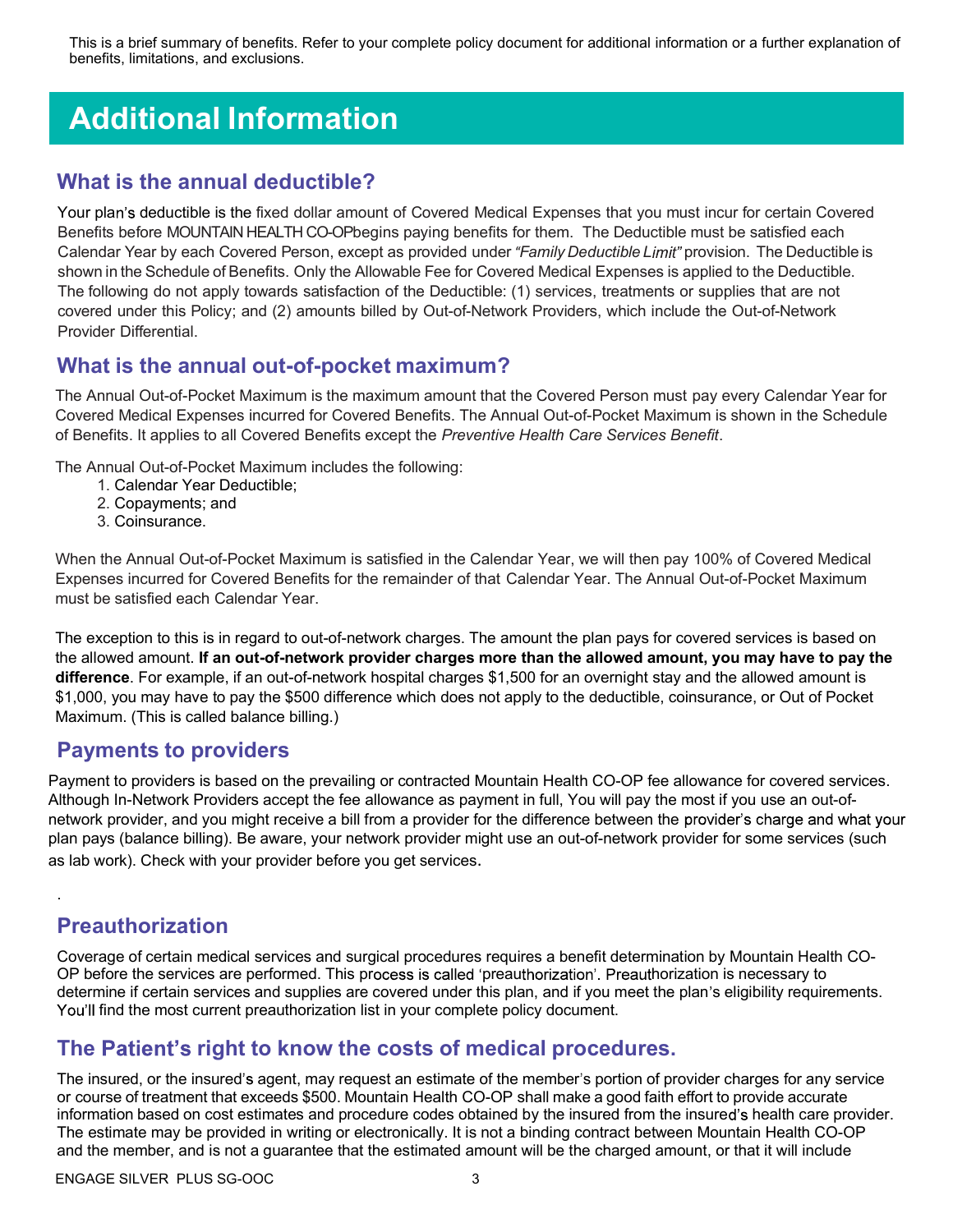### Provider Networks

Organization (PPO) (In-Network) - An innovative health care partnership developed by Mountain Health CO-OP and our Preferred Hospital Providers to offer health care services to Members at lower premiums. This network is composed of hospitals or surgery centers across the state that accept lower payments for each hospital or surgery center service or inpatient stay.

Participating Providers accept the MOUNTAIN HEALTH CO-OP allowable fee, in addition to the deductible, coinsurance and copayment, as payment in full for covered services. These providers will submit claims for you, and Mountain Health CO-OP will pay the participating provider directly. There is no billing to you over your deductible, coinsurance and copayment.

Nonparticipating Provider (Out-of-Network) - Nonparticipating Providers have not contracted with MOUNTAIN HEALTH CO-OP to provide services at negotiated rates, and your out of pocket expenses can be significantly higher. Nonparticipating providers are under no obligation to submit claims for you. You may receive payment for claims received from a nonparticipating provider.

If a Primary Care Provider (PCP), Primary Care Provider Specialist (PCPS), Common Specialty Care Provider (CSCP) or a Less Common Sub-Specialty Care Provider (LCSP) is not located within 60 miles, the member can go outside of the 60 miles to a network Provider (an authorization may be required.) Mountain Health CO-OP will pay as participating and the member may be balanced billed. If the member sees a provider outside of that 60 miles and the provider is not in network the benefits will go towards the out-of-network deductible and out-of-pocket maximum.

Out-of-network emergency room services to treat an emergency medical condition are reimbursed as if obtained innetwork, if an in-network emergency room cannot be reasonably reached. An emergency medical condition means a medical condition manifesting itself by acute symptoms of sufficient severity (including severe pain) so that a prudent layperson, who possesses an average knowledge of health and medicine, could reasonably expect the absence of immediate medical attention to result in a condition that places the health of the individual in serious jeopardy, would result in serious impairment to bodily functions, or serious dysfunction of any bodily organ or part; or with respect to a pregnant woman having contractions, that there is inadequate time to safely transfer the woman to another hospital for delivery or that a transfer may pose a threat to the health or safety of the woman or the fetus.

Finding Participating Providers–To locate Participating Providers and PPO hospitals and surgery centers in Montana check our on-line provider directory at www.Mountain Health CO-OP.coop/provider-finder/ or contact Customer Service at 1-855-447-2900. Be sure to have your health plan identification number available when you call.